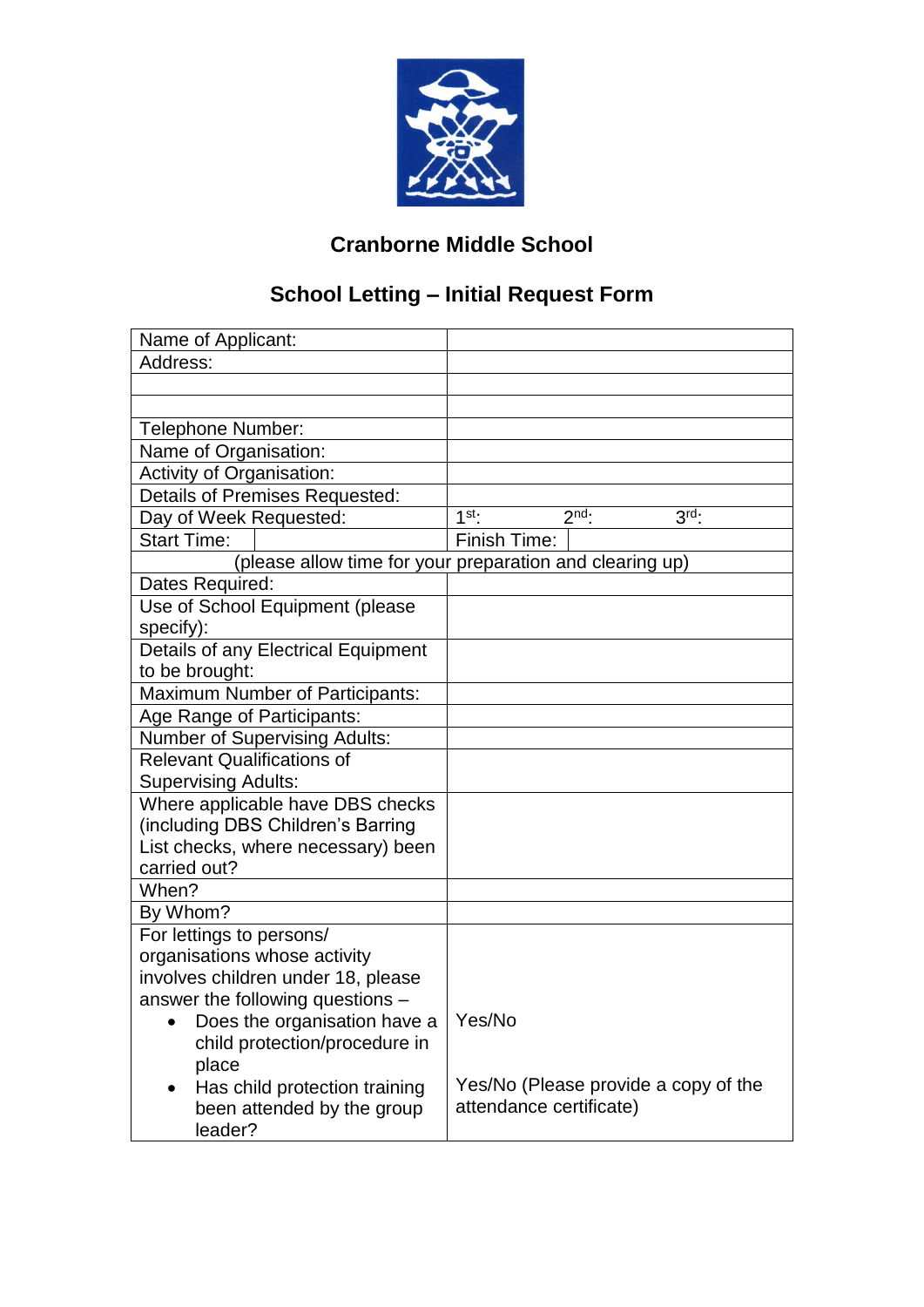The hirer agrees to provide the school with the name of individuals who are working with children during the hire; confirmation that DBS checks have been made for relevant individuals and clearance confirmed; and details of supervision arrangements in place for those who it is deemed not necessary to obtain a DBS check.

Dates during the year when the Facilities will be unavailable due to school use or closure will be issued at the beginning of the school year in September. These dates may be subject to change, but prior notice will always be given if the premises become unavailable due to unforeseen circumstances.

The Hirer confirms that adequate and appropriate insurance cover is in place for the activity to be carried out (see Terms and Conditions for further details).

The Hirer confirms that arrangements are in place with reference to First Aid (see Terms and Conditions for further details).

The Hirer undertakes to comply with the regulations regarding the use of own electrical equipment (see Terms and Conditions for further details).

The Hirer not to use or permit or suffer the Property or any equipment at the Property to be used in any manner or for any purpose which facilitates encourages or promotes extremism or terrorism or which allows access to or the dissemination of information in any form relating to extremism or terrorism or which causes or might cause the Landlord to be in breach of any duty under the Counter-Terrorism and Border Security Act 2019 or guidance issued pursuant to that Act.

Any other relevant information:

………………………………………………………………………………………… ………………………………………………………………………………………… …………………………………………………………………………………………

I confirm that I am over 18 years of age, and that the information provided on this form is correct.

Signed: ………………………………… Date: ………………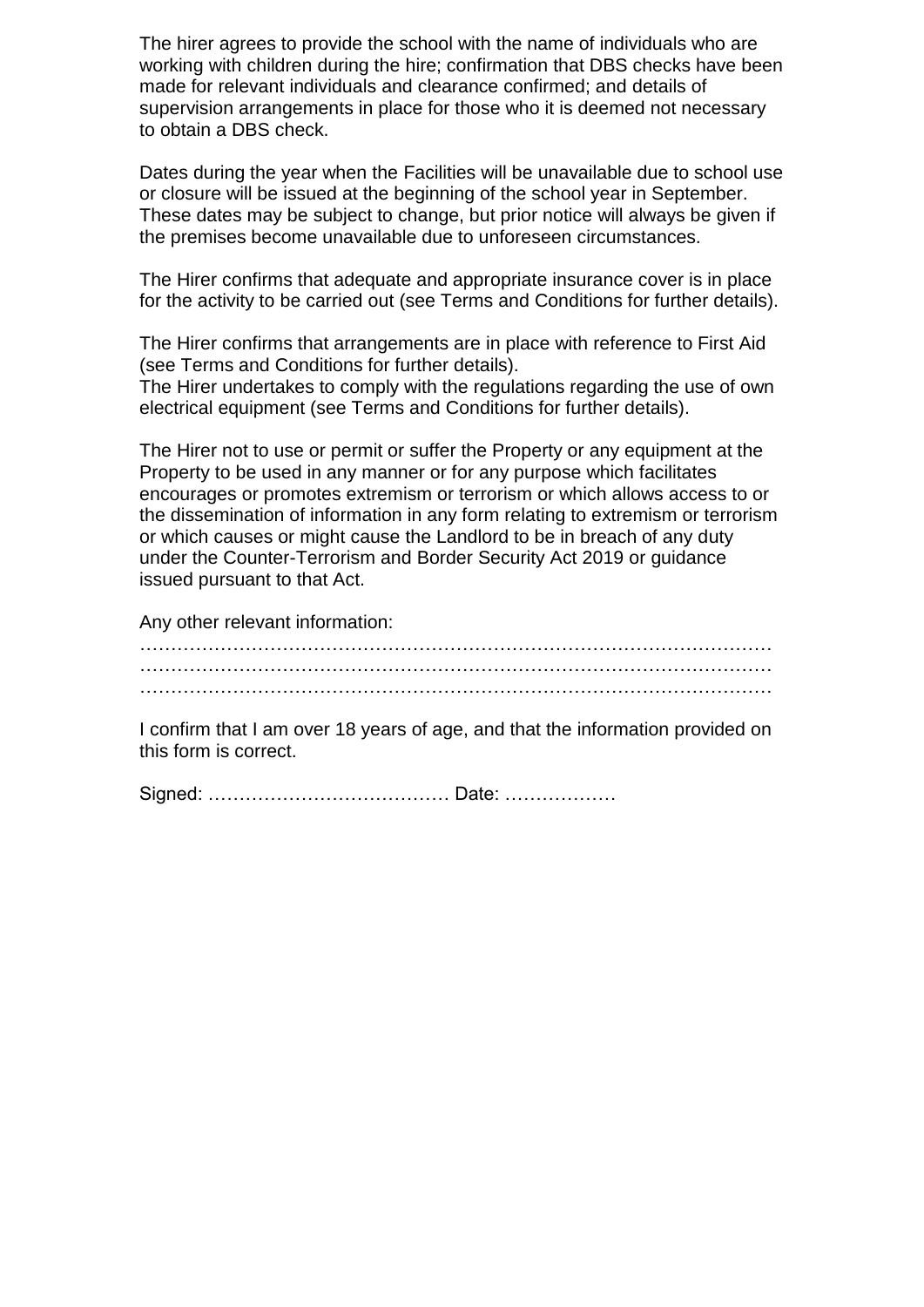## **TERMS AND CONDITIONS FOR THE HIRE OF THE SCHOOL PREMISES**

All terms and conditions set out below must be adhered to. The "Hirer" shall be the person making the application for a letting, and this person will be personally responsible for payment of all fees or other sums due in respect of the letting.

## **Status of the Hirer**

Lettings will not be made to persons under the age of 18, or to any organisation or group with an unlawful or extremist background. The hire agreement is personal to the hirer only, and nothing in it is intended to have the effect of giving exclusive possession of any part of the school to them or of creating any tenancy between the school and the hirer.

Persons involved with the hire may have to undergo a criminal record check via the Disclosure and Barring Service (DBS). Further advice and guidance around the requirement for DBS checks when hiring premises can be obtained from the school office Where DBS checks are necessary, these checks must be made in advance of the hire to ensure that clearance is confirmed prior to the hire taking place.

Any adults working with the school's pupils (for example, at an after school sports club) must be appropriately qualified. Sports coaches must follow the LA's guidelines for working in schools.

## **Priority of Use**

The Headteacher will resolve conflicting requests for the use of the premises, with priority at all times being given to school functions.

## **Attendance**

The Hirer shall ensure that the number of persons using the premises does not exceed that for which the application was made and approval given.

#### **Behaviour**

The Hirer shall be responsible for ensuring the preservation of good order for the full duration of the letting and until the premises are vacated.

#### **Public Safety**

The Hirer shall be responsible for the prevention of overcrowding (such as would endanger public safety), and for keeping clear all gangways, passages and exits. The Hirer shall be responsible for providing adequate supervision to maintain order and good conduct, and - where applicable - the Hirer must adhere to the correct adult/pupil ratios at all times.

#### **Own Risk**

It is the Hirer's responsibility to ensure that all those attending are made aware of the fact that they do so in all respects at their own risk.

## **Damage, Loss or Injury**

The Hirer warrants to the Governing Body that it has appropriate public liability insurance to cover all its legal liabilities for accidents resulting in injuries to persons (including all participants in the activity for which the premises are being hired), and/or loss of or damage to property, including the hired premises, arising out of the letting. The minimum limit for this insurance cover is £5 million. The Hirer must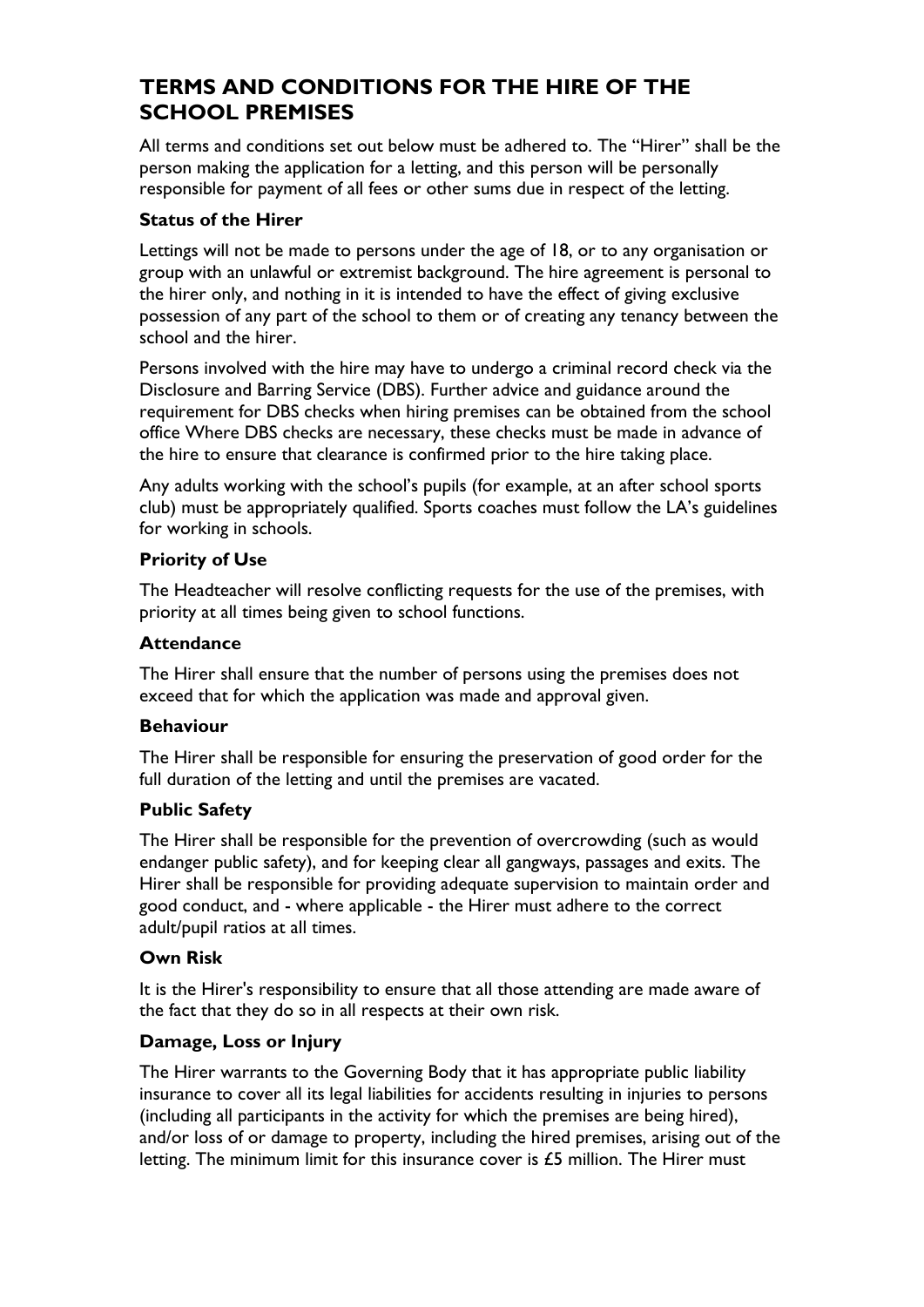produce the appropriate certificate of insurance cover before the letting can be confirmed.

## **Insurance for One-off Lettings**

Individuals should be asked whether they have any contents insurance and if so, to check whether it will cover their personal liability for the purposes of the let. If covered, they must provide appropriate evidence (confirmation from the insurers that the event is covered and the policy is in force on the relevant date). The minimum acceptable limit of liability should be £5m.

Neither the school, nor the Local Authority, will be responsible for any injury to persons or damage to property arising out of the letting of the premises.

#### **Furniture and Fittings**

Furniture and fittings shall not be removed or interfered with in any way. No fittings or decorating of any kind necessitating drilling, or the fixing of nails or screws into fixtures which are part of the school fabric, are permitted. In the event of any damage to premises or property arising from the letting, the Hirer shall pay the cost of any reparation required.

## **School Equipment**

This can only be used if requested on the initial application form, and if its use is approved by the Headteacher. Responsible adults must supervise the use of any equipment which is issued and ensure its safe return. The Hirer is liable for any damage, loss or theft of school equipment they are using, and for the equipment's safe and appropriate use.

#### **Electrical Equipment**

Any electrical equipment brought by the Hirer onto the school site MUST comply with the LA code of practice for portable electrical appliance equipment. Equipment must either have a certificate of safety from a qualified electrical engineer or be inspected by the LA. The intention to use any electrical equipment must be notified on the application.

#### **Car Parking Facilities**

Subject to availability, these may be used by the Hirer and other adults involved in the letting.

#### **Toilet Facilities**

Access to the school's toilet facilities is included as part of the hire arrangements.

#### **First Aid Facilities**

There is no legal requirement for the school to provide first aid facilities for the Hirer. It is the Hirer's responsibility to make their own arrangements, such as the provision of first aid training for supervising personnel, and the provision of a first aid kit, particularly in the case of sports lettings. Use of the schools resources is not available.

#### **Food and Drink**

No food or drink may be prepared or consumed on the property without the direct permission of the Governing Body, in line with current food hygiene regulations. All litter must be placed in the bins provided.

#### **Intoxicating Liquor**

No intoxicants shall be brought on to or consumed on the premises.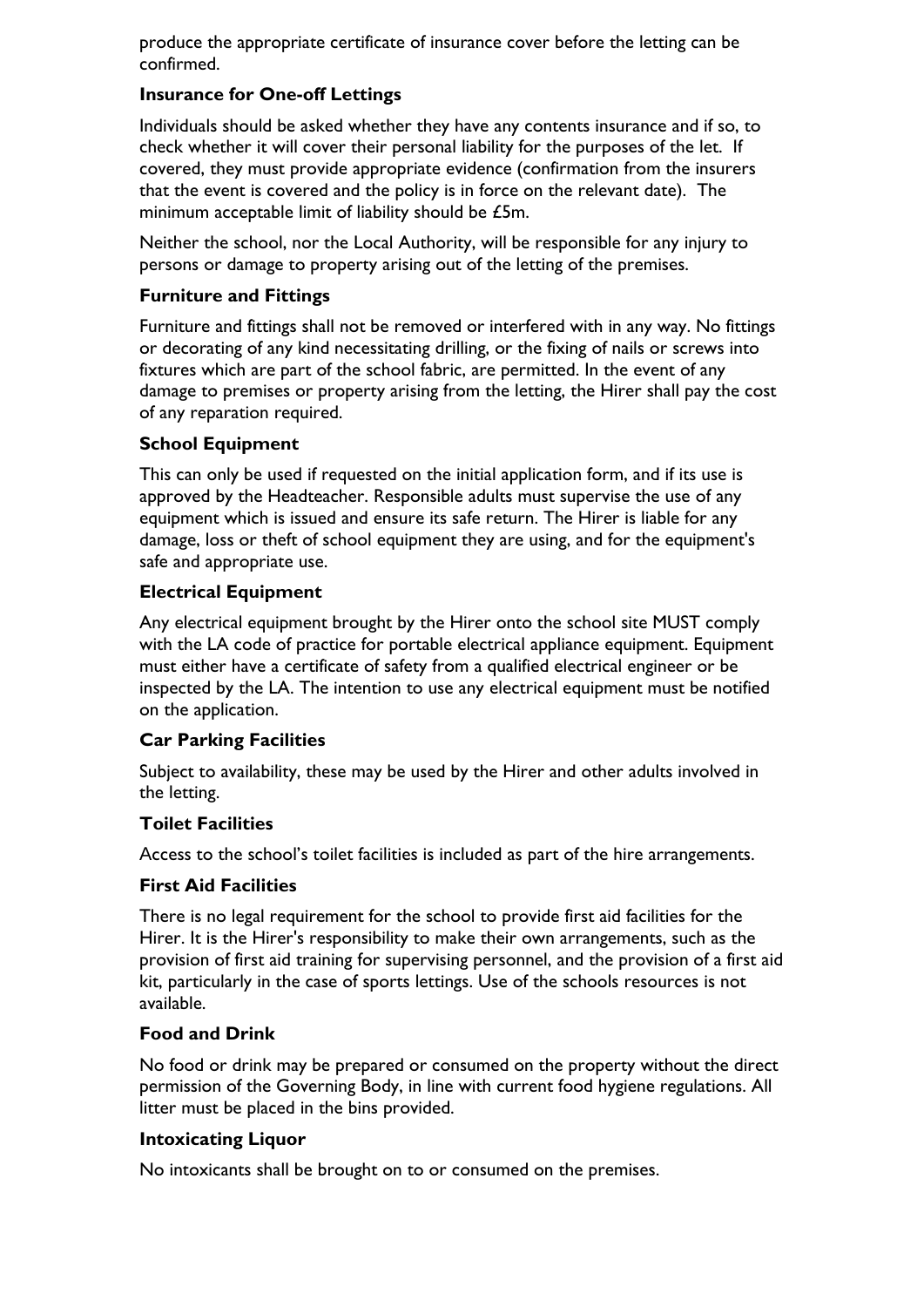## **Smoking**

The whole of the school premises is a non-smoking area, and smoking is not permitted.

## **Heels and Shoes**

No stiletto or any type of thin heel is to be worn. If activities involve outdoor use, participants should ensure footwear is cleaned before re-entering the premises.

## **Copyright or Performing Rights**

The Hirer shall not, during the occupancy of the premises, infringe any subsisting copyright or performing right, and shall indemnify the Local Authority against all sums of money which the LA may have to pay by reason of an infringement of copyright or performing right occurring during the period of hire covered by this agreement.

## **Sub-letting**

The Hirer shall not sub-let the premises to another person.

## **Charges**

Hire charges are reviewed annually and the current charge is set out in the Hire Agreement.

## **Variation of Scales of Charges and Cancellations**

The Hirer acknowledges that the charges given may be increased from time to time (they will be reviewed by the Governing Body on an annual basis) and that the letting may be cancelled, provided that in each circumstance at least 28 days notice either way is given. It is the Hirer's responsibility to notify parents in writing (where appropriate) of any changes in dates or venues at least a week in advance.

#### **Security**

The Governors will hire and pay for a person to be responsible for the security of the premises before, during and after the hire, and for the cleaning of the premises after its use. This cost will be included in the charge for the letting. Whilst hirer's are using the facilities they can be delegated responsibility for the security of the premises, however they will still have to cover the costs incurred for a school representative to open and close the school. If no suitable person can be employed, then the letting will not be allowed or will be cancelled. Only named key holders may operate the security system. Keys should not be passed to any other person without direct permission of the Governing Body of the school.

## **Right of Access**

The Governing Body reserves the right of access to the premises during any letting. The Headteacher or members of the Governing Body from the Premises and Safety Committee (or suitable alternative) may monitor activities from time to time.

#### **Conclusion of the Letting**

The Hirer shall, at the end of the hire period, leave the accommodation in a reasonably tidy condition, all equipment being returned to the correct place of storage. If this condition is not adhered to, an additional cost may be charged.

#### **Vacation of Premises**

The Hirer shall ensure that the premises are vacated promptly at the end of the letting. The Hirer is responsible for supervising any children taking part in an activity until they are collected by a responsible adult. In the event of an emergency,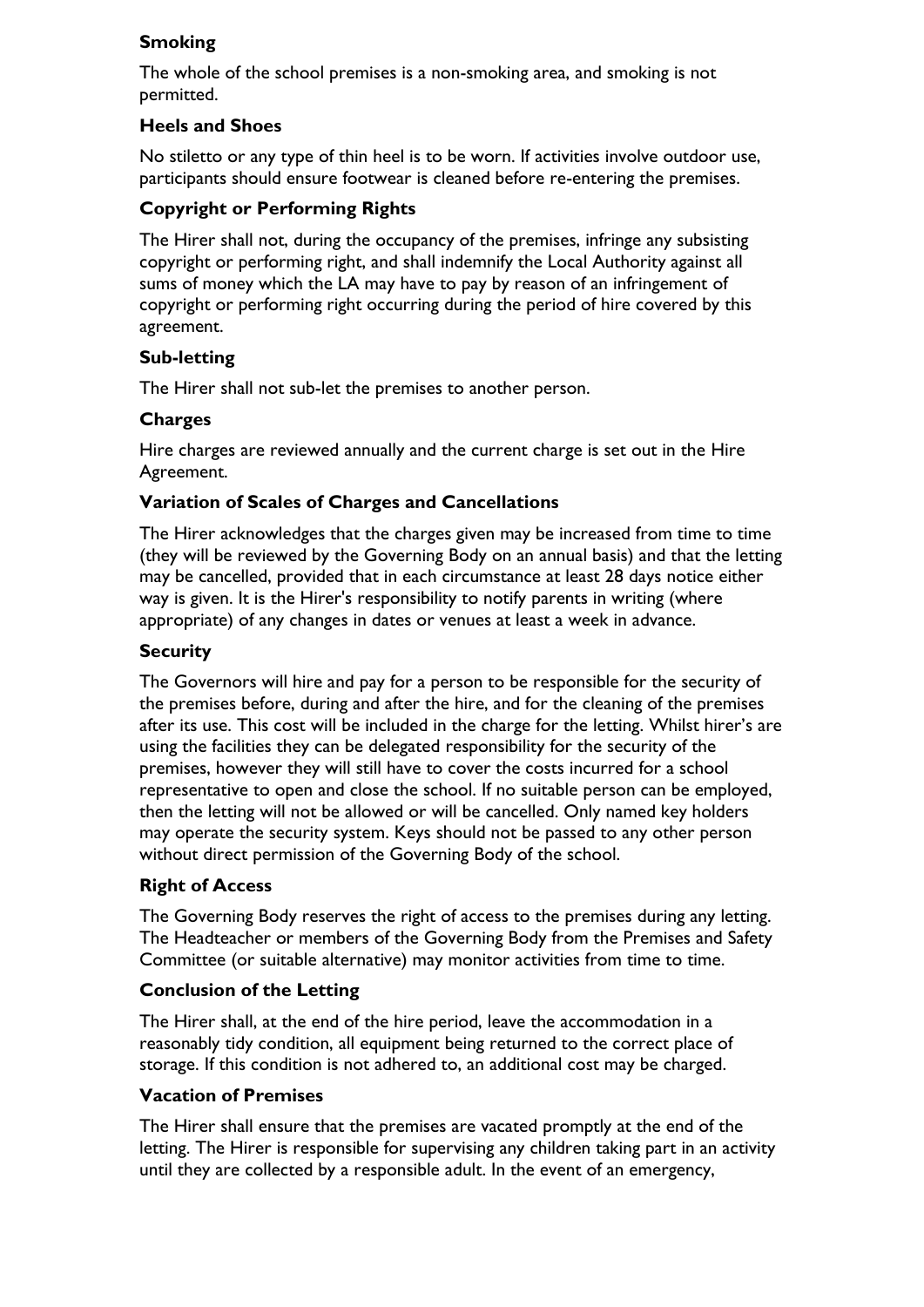occupants must leave the school by the nearest exit and assemble on the school playing fields. The Hirer must have immediate access to participants' emergency contact details, and may use the telephone in the school office in the event of an emergency. Hirers are responsible for familiarising themselves with emergency exits and must ensure that participants are aware of evacuation procedures.

#### **Promotional Literature/Newsletters**

A draft copy of any information to be distributed to participants or through the school must be sanctioned by the Headteacher a week prior to distribution by the Hirer.

#### **Prevent Duty**

The Hirer not to use or permit or suffer the Property or any equipment at the property to be used in any manner or for any purpose which facilitates encourages or promotes extremism or terrorism or which allows access to or the dissemination of information in any form relating to extremism or terrorism or which causes or might cause the Landlord to be in breach of any duty under the Counter-Terrorism and Border Security Act 2019 or guidance issued pursuant to that Act.